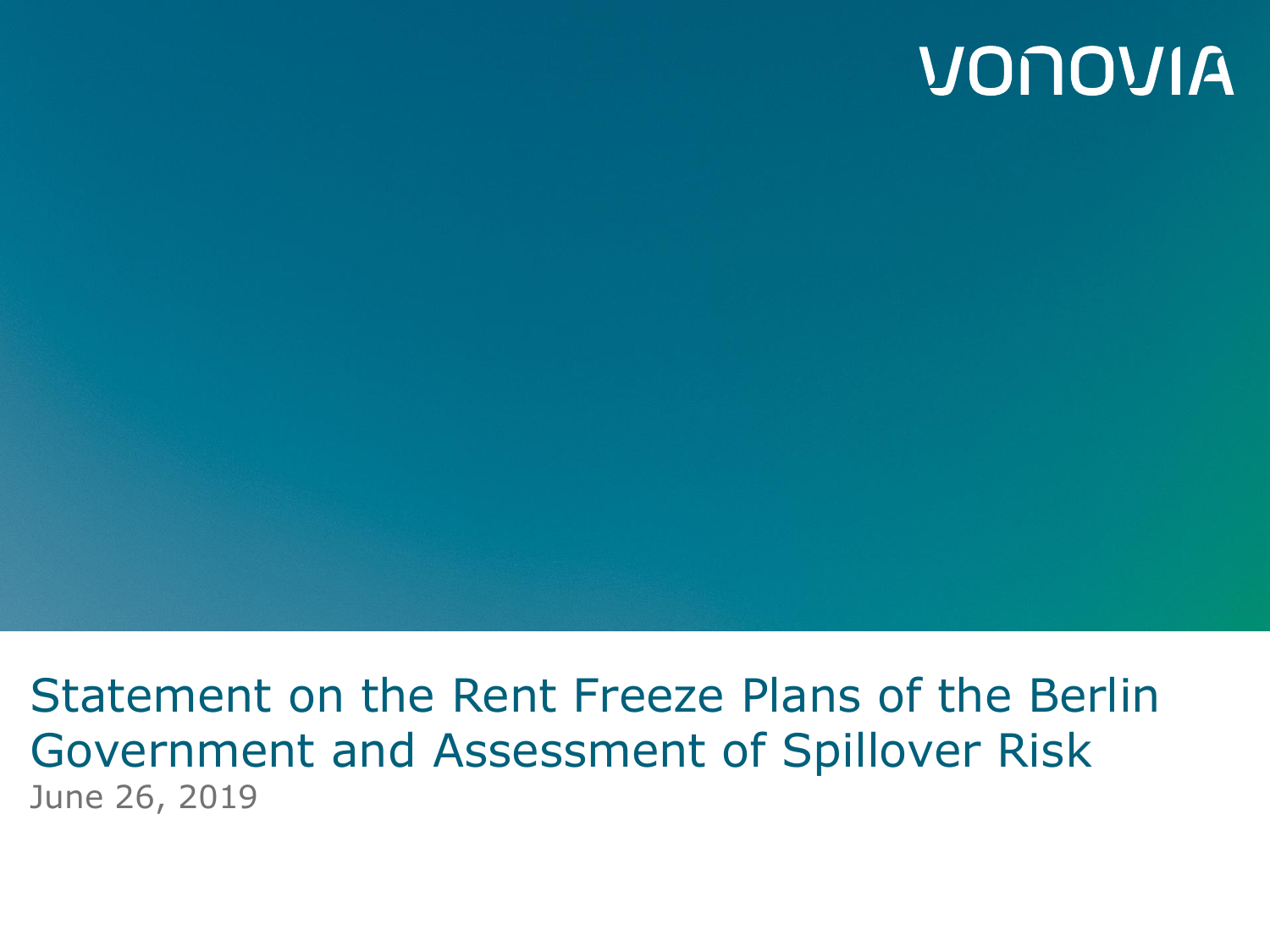## Current Situation

On June 18, the Berlin State Government ("Senat") approved a proposal for Berlin-specific rental regulation, mainly consisting of the following points:

- **Rents are to be frozen** at current levels for five years, both for existing lease agreements as well as for new lettings;
- **New constructions** shall be **exempt** but only for the first rental contract;
- Introduction of an **absolute rent ceiling**, representing the maximum possible rental level;
- **Modernization** investments that will lead to more than €0.50/sqm rent growth shall require **prior approval**;
- **Breaches** of the law shall carry **penalties of up to €500k**
- Clause to make the law **applicable retroactively** as of June 18, 2019.

The draft legislation is expected for the end of August and the plan is to implement the law in January 2020.

Legislation as described above would only exacerbate the supply/demand imbalance and make the problem for people in Berlin worse, as it would disincentivize much needed investments and new constructions. The majority of legal experts consider a law as proposed by the Berlin State Government to be unconstitutional because (i) the Berlin State Government lacks the legal competence and (ii) such law would be an undue and severe infringement on owners' property rights including the legal right to adequate economic utilization.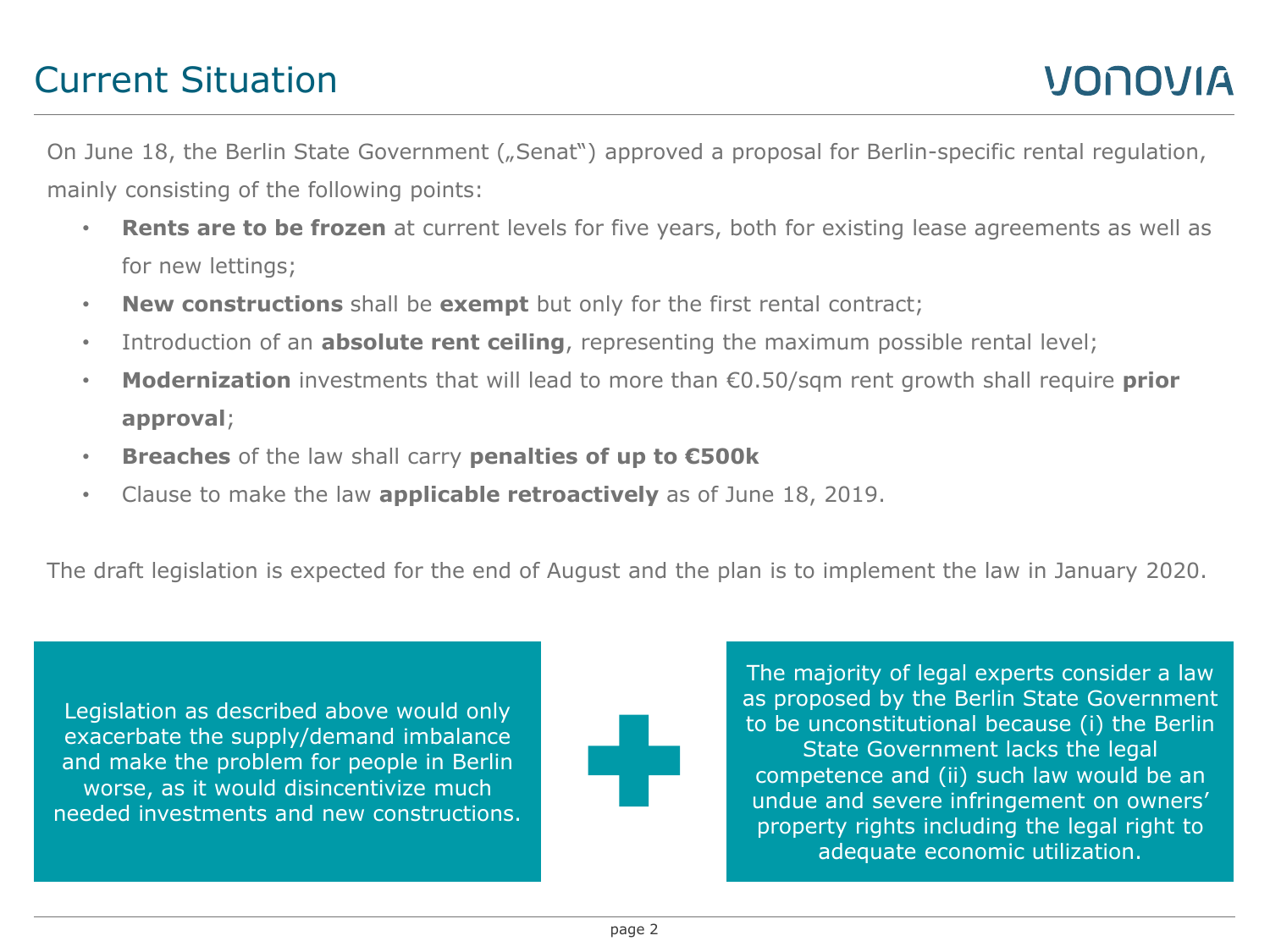| Chancellor Angela Merkel, CDU                                                                                                           | "We need to create an environment that is conducive to investments;"<br>"Regulation only to the effect that it increases transparency;" "We need to be<br>careful not to be overly and utterly bureaucratic." <sup>1</sup>    |  |  |
|-----------------------------------------------------------------------------------------------------------------------------------------|-------------------------------------------------------------------------------------------------------------------------------------------------------------------------------------------------------------------------------|--|--|
| Dr. Jan-Marco Luczak, CDU, member<br>of Federal Parliament, rental<br>legislation expert and deputy<br>spokesman for rental legislation | "Berlin has no legal competence; a rent freeze law would be unconstitutional. We<br>need sustainable solutions instead of populist and unconstitutional window-<br>dressing."2                                                |  |  |
| Horst Seehofer, CSU, Federal Minister<br>for the Interior, Construction and<br>Homeland                                                 | "We should stick to the instruments of our social market economy; what we need<br>to do is to build, build, build - that is the first and foremost task." $3$                                                                 |  |  |
| Dorothee Stapelfeld, SPD, Minister for<br>Urban Development in Hamburg                                                                  | "Pure populism  [a rental freeze] is not the right path." "Rental legislation is<br>governed in our national Civil Code. [Die Linke] is trying to jump on the<br>bandwagon $-$ except there is no bandwagon." $4$             |  |  |
| Spokesperson for Urban Development<br>for the Greens in Hamburg                                                                         | "Ill-conceived kneejerk reaction."4                                                                                                                                                                                           |  |  |
| Ina Scharrenbach, CDU, Minister for<br><b>Construction in North-Rhine</b><br>Westphalia                                                 | "Only more new construction is the best and most sustainable protection for<br>tenants." <sup>5</sup>                                                                                                                         |  |  |
| Tarek Al-Wazir, Greens, Minister for<br>Economic Affairs and Housing in<br><b>Hesse</b>                                                 | "The [Frankfurt] Lord Mayor's plan for a rent freeze may serve his own interest.<br>But it will not bring benefits to tenants, quite the opposite actually." <sup>6</sup>                                                     |  |  |
| Jürgen Lenders, CDU, parliamentary<br>secretary in Hesse                                                                                | "Outrageous and highly questionable from a constitutional point of view." <sup>6</sup>                                                                                                                                        |  |  |
| Hans-Joachim Grote, CDU Minister for<br>the Interior in Schleswig Holstein                                                              | The 10% rent cap on new lettings ("Mietpreisbremse") will be abolished. It was<br>inadequate and a disincentive for new investments. The Mietpreisbremse will be<br>replaced by measures for affordable housing. <sup>7</sup> |  |  |
| Cooperative housing associations in<br>Berlin, who collectively own 90k<br>apartments                                                   | "Craziness governs Berlin." <sup>8</sup>                                                                                                                                                                                      |  |  |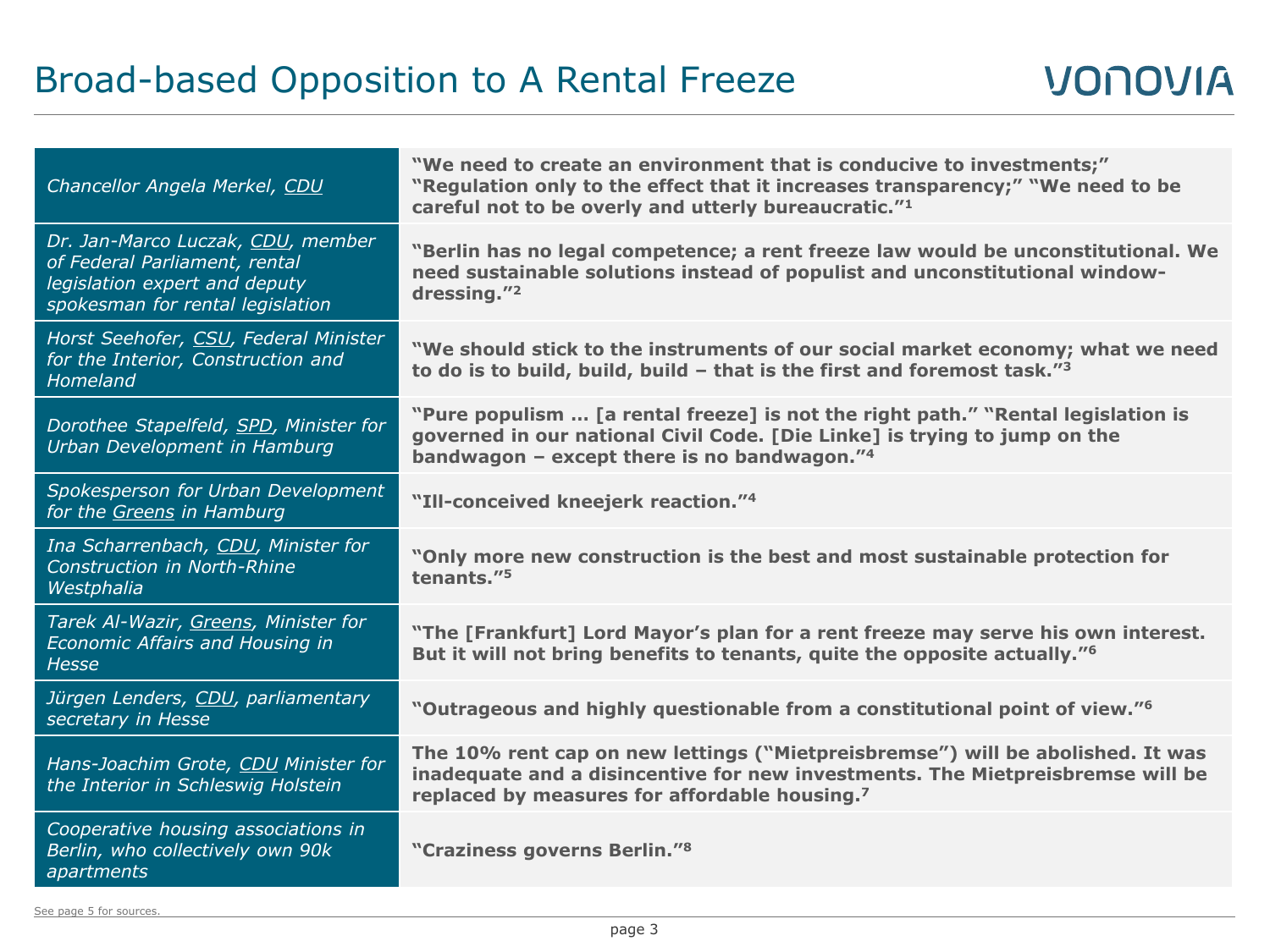## Contagion Risk? Vonovia's Portfolio by Federal States VONOVIA

Even in a worst-case scenario of spillover into states with similar government coalitions as in Berlin, more than 80% of Vonovia's portfolio would still be unaffected.



| March 31, 2019               | Resi rent  | Fair value | Lead<br>party       | Coalition<br>partner |
|------------------------------|------------|------------|---------------------|----------------------|
| North-Rhine<br>Westphalia    | 27.9%      | 23.2%      |                     |                      |
| Saxony                       | 10.7%      | 9.8%       |                     |                      |
| <b>Berlin</b>                | 11.6%      | 16.3%      |                     |                      |
| Schleswig-<br>Holstein       | $8.1\%$    | 6.9%       |                     |                      |
| Baden-<br>Württemberg        | 10.2%      | 10.4%      |                     |                      |
| Lower Saxony                 | 6.9%       | 6.3%       |                     |                      |
| Hesse                        | 8.5%       | 8.8%       |                     |                      |
| Bavaria                      | 6.0%       | 7.8%       |                     |                      |
| $B$ remen $1$                | 2.6%       | 2.7%       |                     |                      |
| Hamburg                      | 3.5%       | 4.3%       |                     |                      |
| Brandenburg                  | 1.4%       | 1.5%       |                     |                      |
| Rhineland<br>Palatinate      | 1.2%       | 1.2%       |                     |                      |
| Thuringia                    | 0.7%       | 0.6%       |                     |                      |
| Saxony Anhalt                | 0.3%       | 0.3%       |                     |                      |
| Mecklenburg<br>W.Pommerania  | 0.2%       | 0.1%       |                     |                      |
| Saarland                     | 0.0%       | $0.0\%$    |                     |                      |
| <b>TOTAL</b>                 | 100%       | 100%       |                     |                      |
| CDU/<br><b>Greens</b><br>CSU | <b>SPD</b> | <b>FDP</b> | <b>Die</b><br>Linke | Freie<br>Wähler      |

<sup>1</sup> Expected coalition after the recent state election.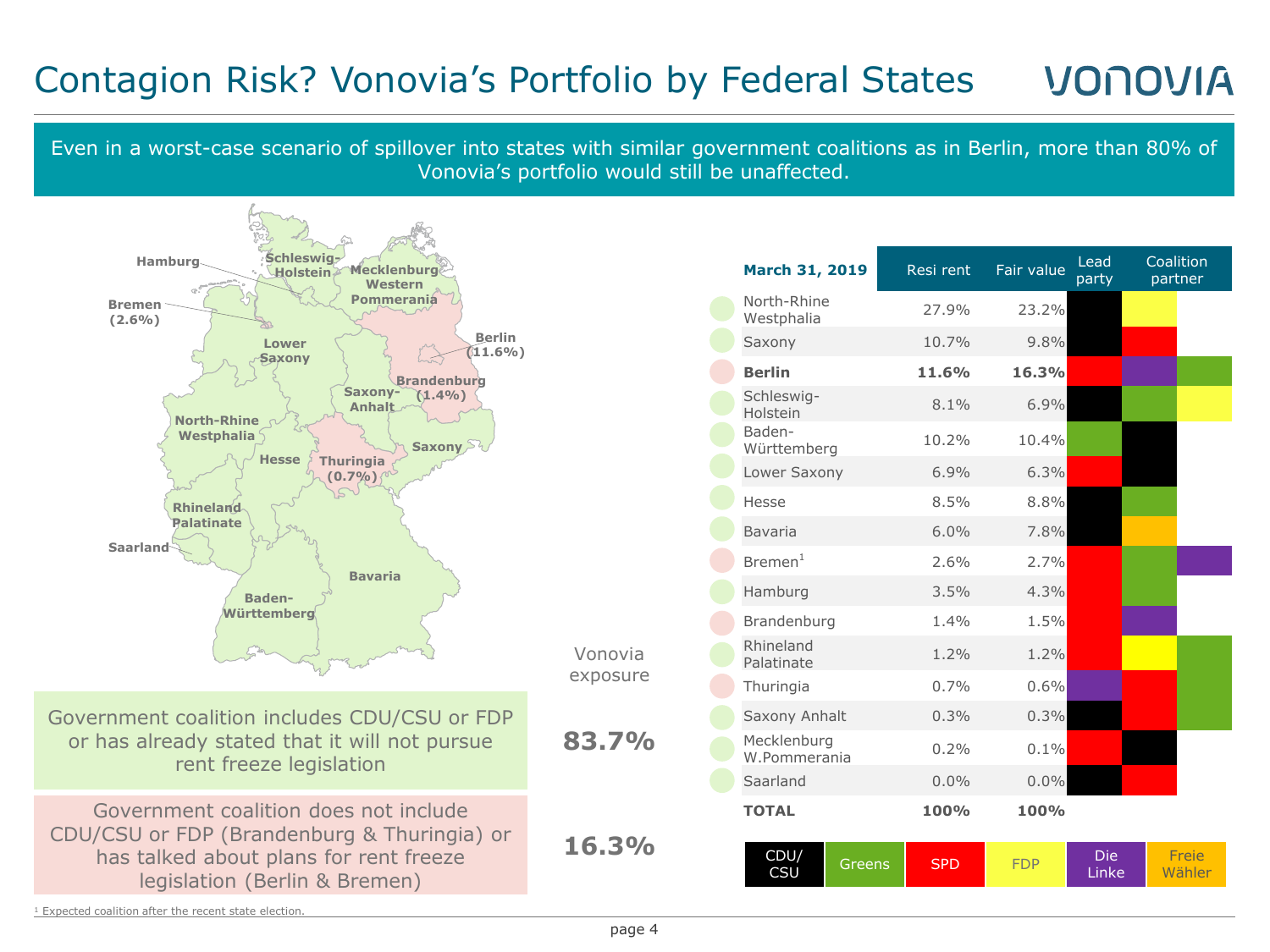- 1 [https://www.bundeskanzlerin.de/bkin-de/aktuelles/rede-von-bundeskanzlerin-merkel-beim-68](https://www.bundeskanzlerin.de/bkin-de/aktuelles/rede-von-bundeskanzlerin-merkel-beim-68-deutschen-mietertag-am-14-juni-2019-in-koeln-1637792) [deutschen-mietertag-am-14-juni-2019-in-koeln-1637792](https://www.bundeskanzlerin.de/bkin-de/aktuelles/rede-von-bundeskanzlerin-merkel-beim-68-deutschen-mietertag-am-14-juni-2019-in-koeln-1637792)
- 2 [https://www.luczak-berlin.de/aktuelles/archiv/mietendeckel-schafft-buerokratisches-monster-und](https://www.luczak-berlin.de/aktuelles/archiv/mietendeckel-schafft-buerokratisches-monster-und-torpediert-klimaschut/)[torpediert-klimaschut/](https://www.luczak-berlin.de/aktuelles/archiv/mietendeckel-schafft-buerokratisches-monster-und-torpediert-klimaschut/)
- 3 [https://m.tagesspiegel.de/politik/streit-um-bezahlbaren-wohnraum-seehofer-lehnt-einfrieren-von](https://m.tagesspiegel.de/politik/streit-um-bezahlbaren-wohnraum-seehofer-lehnt-einfrieren-von-mieten-ab/24285214.html?utm_referrer=https://www.google.de/)[mieten-ab/24285214.html?utm\\_referrer=https%3A%2F%2Fwww.google.de%2F](https://m.tagesspiegel.de/politik/streit-um-bezahlbaren-wohnraum-seehofer-lehnt-einfrieren-von-mieten-ab/24285214.html?utm_referrer=https://www.google.de/)
- 4 [https://www.ndr.de/nachrichten/hamburg/Buergerschaft-Gegenwind-fuer-den-](https://www.ndr.de/nachrichten/hamburg/Buergerschaft-Gegenwind-fuer-den-Mietendeckel,buergerschaft726.html)[Mietendeckel,buergerschaft726.html](https://www.ndr.de/nachrichten/hamburg/Buergerschaft-Gegenwind-fuer-den-Mietendeckel,buergerschaft726.html)
- 5 [http://www.boerse-frankfurt.de/nachrichten/aktien/Berliner-Vorstoss-fuer-Mietendeckel-sorgt-fuer-](http://www.boerse-frankfurt.de/nachrichten/aktien/Berliner-Vorstoss-fuer-Mietendeckel-sorgt-fuer-Diskussionen-2455452)[Diskussionen-2455452](http://www.boerse-frankfurt.de/nachrichten/aktien/Berliner-Vorstoss-fuer-Mietendeckel-sorgt-fuer-Diskussionen-2455452)
- 6 <https://www.fr.de/frankfurt/mietendeckel-frankfurt-vorstoss-begeistert-linke-12254803.html>
- 7 [https://www.schleswig](https://www.schleswig-holstein.de/DE/Landesregierung/IV/_startseite/Artikel2019/I/190305_mietpreisbremse.html)[holstein.de/DE/Landesregierung/IV/\\_startseite/Artikel2019/I/190305\\_mietpreisbremse.html](https://www.schleswig-holstein.de/DE/Landesregierung/IV/_startseite/Artikel2019/I/190305_mietpreisbremse.html)
- 8 <https://www.wallstreet-online.de/nachricht/11556222-genossenschaften-mietendeckel-bestraft/all>